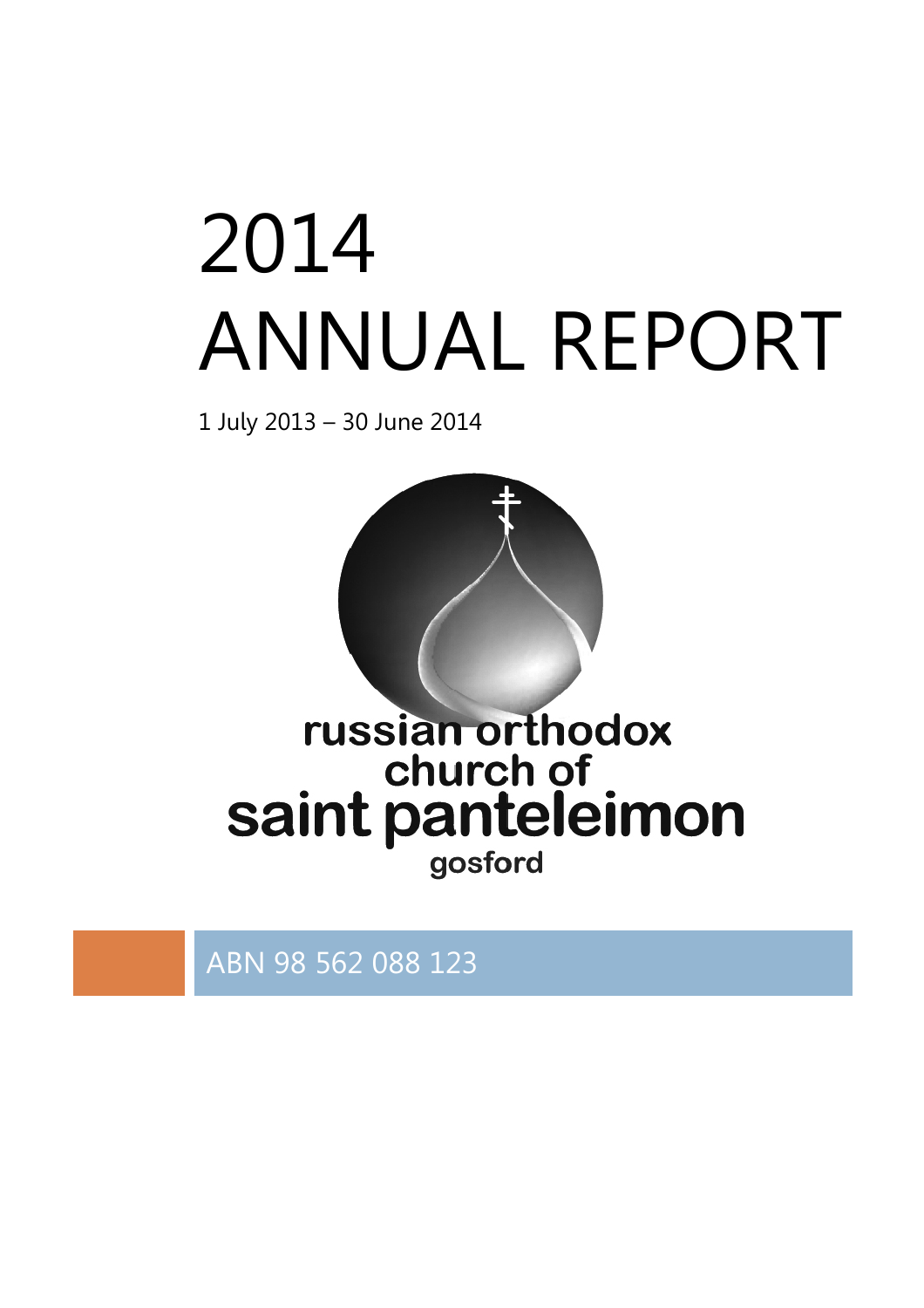# INTRODUCTION

The Parish Council of Saint Panteleimon Church, Gosford, is pleased to present its 2014 Annual Report.

According to the Normal Parish By-Laws ('the By-Laws') of parishes of the Russian Orthodox Church outside Russia, it is the objective of each parish to assist the faithful by making available Orthodox Christian prayers, sacraments, teaching and discipline, and by facilitating worthy activity. To this end, the aims of the parish encompass care for the church building and its material needs; provision for the clergy and support for the higher church authorities; work to help others in need; and Orthodox Christian educational work.

For the information of parish members, the Diocesan authorities, and the wider church community, this Annual Report summarises and reviews parish life and administration for the period from 1 July 2013 until 30 June 2014, considering the achievements of our parish in relation to the objective and aims set out in the By-Laws. It also provides an overview of other activities and looks at plans and challenges in the immediate future and in the years ahead.

# THE PARISH COUNCIL

The By-Laws provide for a Parish Council consisting of the rector and other assigned clergy, and such lay members as are elected at the Annual General Meeting (AGM) of the parish. The By-Laws indicate that five lay members of the Parish Council should be elected in addition to a Warden and Head Sister. With eight members in total, our current Parish Council is a little larger than provided for in the By-Laws.

The 2013-14 financial year was the eleventh full year of operation of our Parish Council.

The only clergyman assigned to our parish during the period under review was Priest James Carles, the rector. Father James was appointed to our parish in September 2001, immediately following his ordination to the priesthood. Since 2002, he has also served the parish of Saint Nicholas in Wallsend. In September 2013 it was twelve years since his ordination to the priesthood and in November 2013 it was fifteen years since his ordination to the diaconate. In recognition of his service, in July 2013 Father James was awarded the right to wear the gold pectoral cross.

The lay members of the Parish Council elected at the AGM convened in September 2013 were Rick Golovin, Kate Marcotrigiano, Bill Reid, Sophia Kfoury, Anna Kourbatov, Ivan Teliatnikov and Reader Paul Douriaguine. At the completion of their current terms of office Rick, Kate and Bill will have served continuously on the Parish Council for eleven years.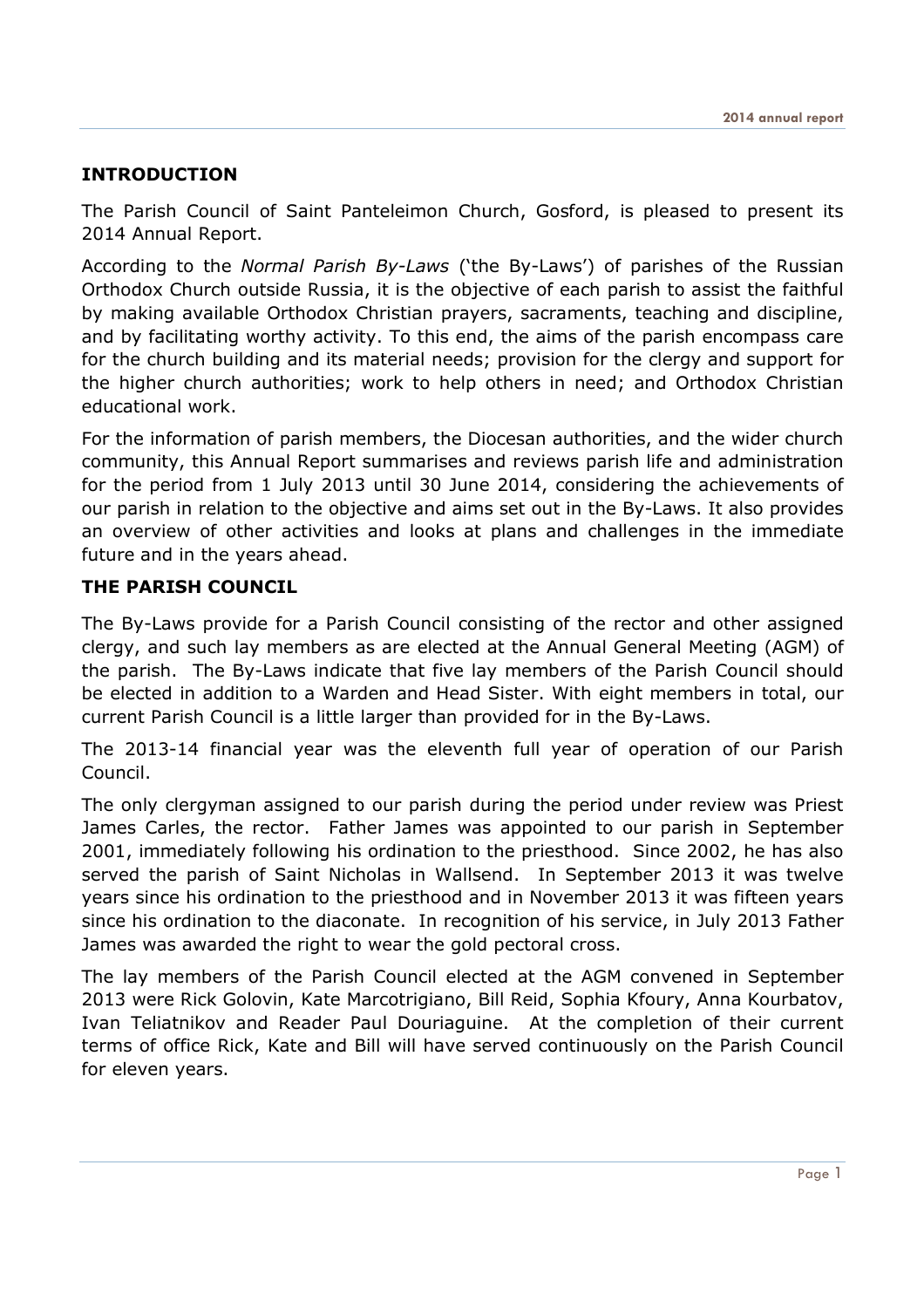From July 2014 Sophia was prevented by illness from participating in the work of the Parish Council, and she reposed in the Lord early in November 2014. Sophia served continuously on the Parish Council for ten years, filling the position of Treasurer for the greater part of that time. Prior to her election to the Parish Council, Sophia served on the Auditing Committee for a year. She was a good and faithful servant of our parish, and her loss is keenly felt. May God grant her rest in the Kingdom of Heaven!

Our parish has not had a warden since 2004. The duties of the warden are shared between the members of the Parish Council, the rector included. Moreover, there is no formal Ladies' Auxiliary in our parish. The work of the Ladies' Auxiliary is undertaken informally, with a female member of the Parish Council designated Head Sister. In 2013-14, Kate Marcotrigiano filled this role.

# PARISH ACTIVITIES

### Making available Orthodox Christian prayers and sacraments

For many years now it has been our custom to serve Matins on Saturday evenings and Divine Liturgy on Sunday mornings of the first, third and fifth weekends of each month. In addition, All-night Vigil and Divine Liturgy are served on a number of Great Feasts. During Great Lent, Vespers with the Passia is served on the first four Sundays and Great Compline is served on Wednesday evenings. On the weekends and Great Feats when there are no services in our parish, our rector serves in the parish of Saint Nicholas in Wallsend (Newcastle).

From the earliest services in Gosford the community has maintained a commitment to the conduct of the divine services in both Church Slavonic and English. At evening services both languages are used, according to the capabilities and needs of those present.

At Divine Liturgy the choir sings in Church Slavonic and the litanies and readings are in both Church Slavonic and English. The parish choir has functioned under the direction of Olga Ivanovna Itsikson since 2000. Before taking up this role in our parish, Olga Ivanovna served for twenty years as choir director at Saint Vladimir's Russian Orthodox Church, Centennial Park. On the small number of occasions that Olga Ivanovna could not be with us in 2013-14, Matushka Marie Carles conducted the choir.

Sermons are given at every Divine Liturgy and delivered only in English. They generally focus on a practical theme drawn from the appointed readings from the Holy Scriptures, or relating to the particular feast.

Sadly very few people attend our evening services, a trend that is common to most parishes of our Diocese. Sunday morning services are now attended by approximately 65 worshippers. On special occasions more than 100 people will be present. These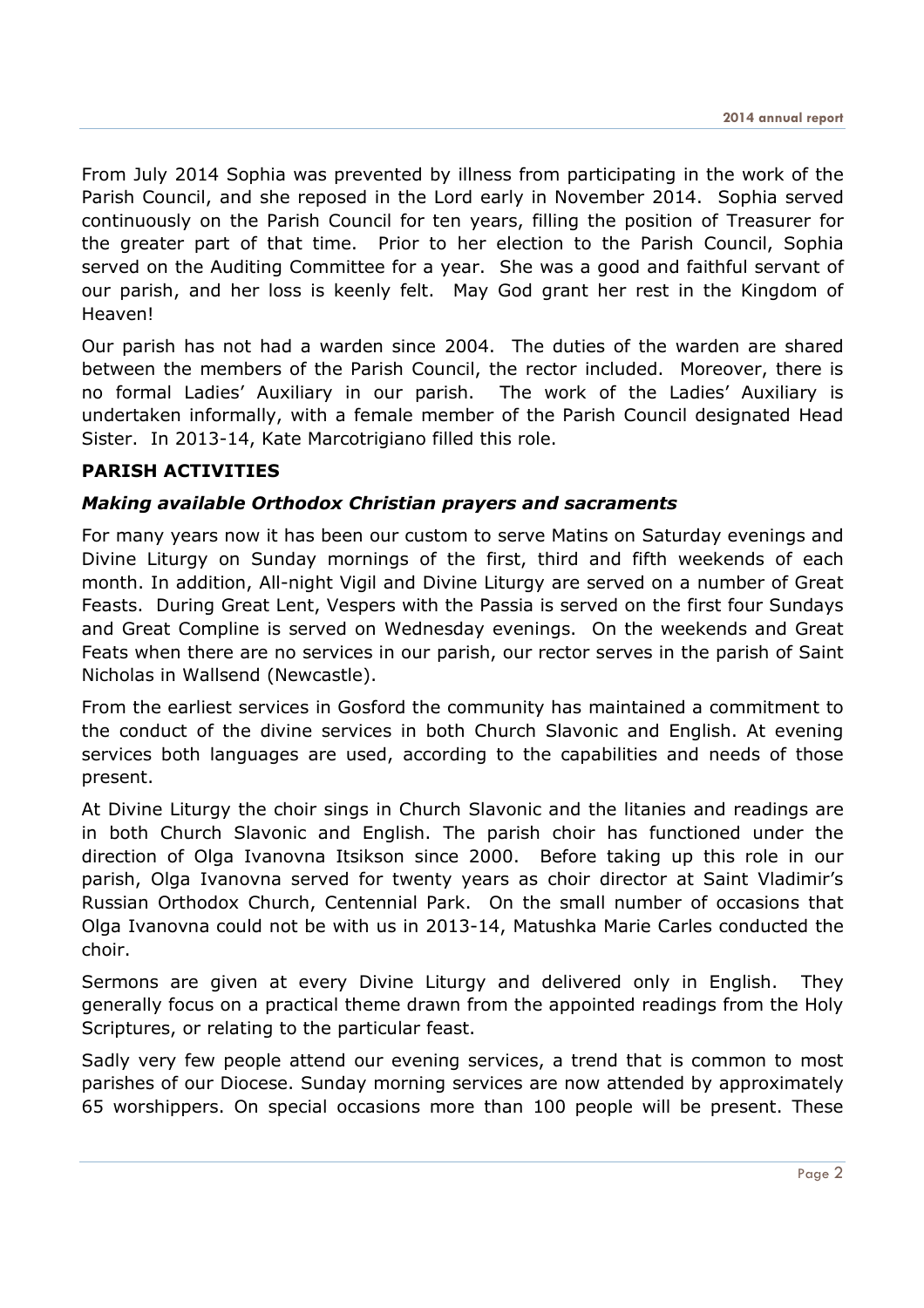include our patronal feast of Saint Panteleimon, Pascha and Christmas. There are frequently many communicants at Divine Liturgy, both children and adults.

Four service schedules are drawn up by the rector each year: Summer, Autumn, Winter & Spring.

During the twelve months from 1 July 2013 to 30 June 2014 a total of 99 services were held in our church at West Gosford, the same number as in the previous year. Services were held on all weekends on which we would usually have a service apart from one weekend in April 2014 when our church was closed for renovations.

Details of our services are as follows:

|                                            |                |                | Matins or Vigil Divine Liturgy Other services Total |    |
|--------------------------------------------|----------------|----------------|-----------------------------------------------------|----|
| <b>Winter</b><br>July-August 2013          | 6              | 6              |                                                     | 13 |
| <b>Spring</b><br>September-November 2013   | 7              |                | 1                                                   | 15 |
| <b>Summer</b><br>December-February 2013-14 | 8              | 8              | 11                                                  | 27 |
| <b>Autumn</b><br>March-May 2014            | 16             | 11             | 13                                                  | 40 |
| <b>Winter</b><br>June 2014                 | $\overline{2}$ | $\overline{2}$ | 0                                                   | 4  |
| <b>Total</b>                               | 39             | 34             | 26                                                  | 99 |

Although we had fewer services than usual during the Autumn months because of the closure of our church for renovations, we had an additional service each week during the Summer months. This additional service, Small Compline, was read according to the lay rite, without a priest present. The thinking behind this service was to have the church open for prayer at regular intervals despite the rector being unavailable. Attendance at these services was very modest and it was decided after Pascha that they would not be continued.

Great Feasts celebrated in our parish in the course of the year under review were the Dormition of the Mother of God, the Nativity of the Mother of God, the Baptism of the Lord (Theophany) and the Ascension of the Lord. In 2014 the Great Feast of Theophany fell on a Sunday. In accordance with parish custom, homes were blessed that day and during the week afterwards.

We generally have the General Service of Anointing on the evening of the fifth Sunday of Great Lent. Because in 2014 All-night Vigil for Great Feast of the Annunciation was served that evening, the General Service of Anointing was served on the evening of Monday of the Sixth Week of Great Lent. Forty-four people were present for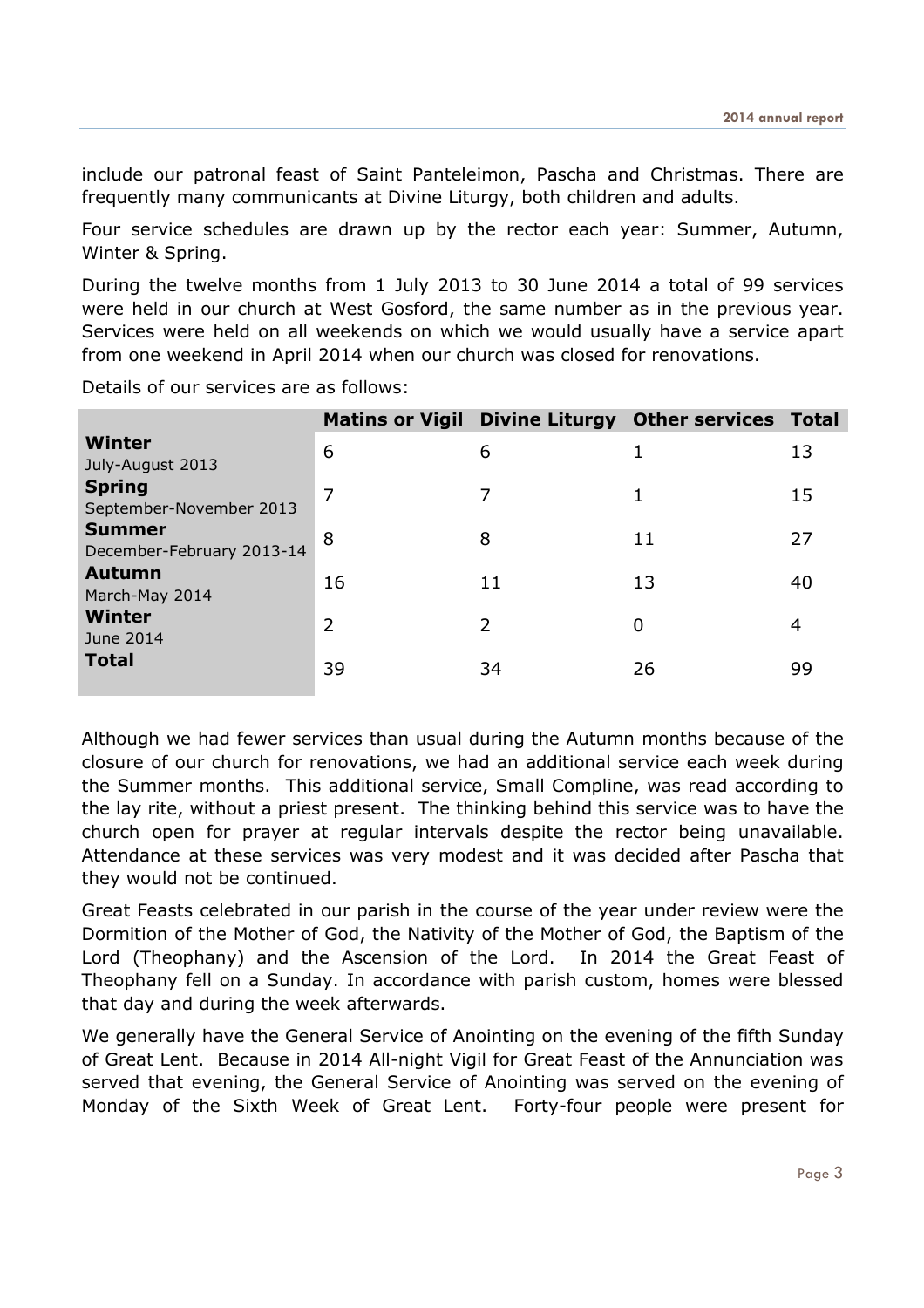anointing. The distance of our parish from Sydney means that it is rare for other priests to assist at the General Service of Anointing.

In 2014 the midnight Paschal service was again served in our church. On the Sunday of Pascha itself we had Vespers at 11.00am, with a number of people attending the service and remaining afterwards to celebrate. This morning celebration of Paschal Vespers has become an important part of the observance of Pascha in our parish, particularly amongst younger families who have recently emigrated from Russia, Ukraine and other countries of the former Soviet Union.

In 2013 the patronal feast of our parish was served on Saturday 10 August. Concelebrating with the parish rector were Archpriest Nikita Chemodakov, the Dean of New South Wales and rector of the Fairfield parish; Priest Dionysios Halim, a cleric of the Indonesian Mission; and Protodeacon German Polorotov, a cleric of the Fairfield parish. All present received as a gift from our parish a Russian-language copy of the akathist to Saint Panteleimon. Over 200 people later gathered for lunch at the Narara Community Centre.

In 2013-14 we continued the practice commenced in 2011-12 of serving general memorial services (panikhidas) on Demetrius Saturday and, when possible, the other Saturdays on which the church appoints commemorations of the departed. We also served a memorial litia for Patriarch Alexis II on Saturday 7 December 2014, the fifth anniversary of his repose having fallen on 5 December 2014.

There were fifteen baptisms, all of infants, in our church during the period under review. The infants baptized were Sophia Sidorkin, Alina (Elena) Lisnyy, Myles (Daniel) Walton, Emelia Belova, Maxim Tomshin, Robert (Artemy) Tomshin, Matthew Shmelev, Sophia Christian, Alexandra Christian, Maria Yakimov, Alexander Sukhov, Thomas Sreteza, Emily Bendevski, Harper (Angelina) Benson, and Samuel (Gabriel) Sheptitsky. Significantly, the baptism of Maria Yakimov, the great-grandaughter of parish founder Alexander Yakimov, was the one-hundredth baptism in our church at West Gosford.

There was one wedding in August 2013, that of Victor Pinczuk and Christina Brunskill. There were four funerals, those of Igor Sukhov, John Gordeyeff, Valentina Polteva, and our parishioner and chorister Alla Neal. Igor Sukhov, John Gordeyeff, and Valentina Polteva were all buried at the Point Clare Cemetery, a short distance from our church. Alla Neal was buried at the Rookwood Cemetery in Sydney.

In July 2013 Paul Douriaguine was tonsured a reader by His Grace, Bishop George of Mayfield, at Strathfield on the feast of Saints Peter and Paul. Shortly afterwards, the parish presented Paul with an Apostol book in honour of his tonsure. Paul has fulfilled his duties with great diligence.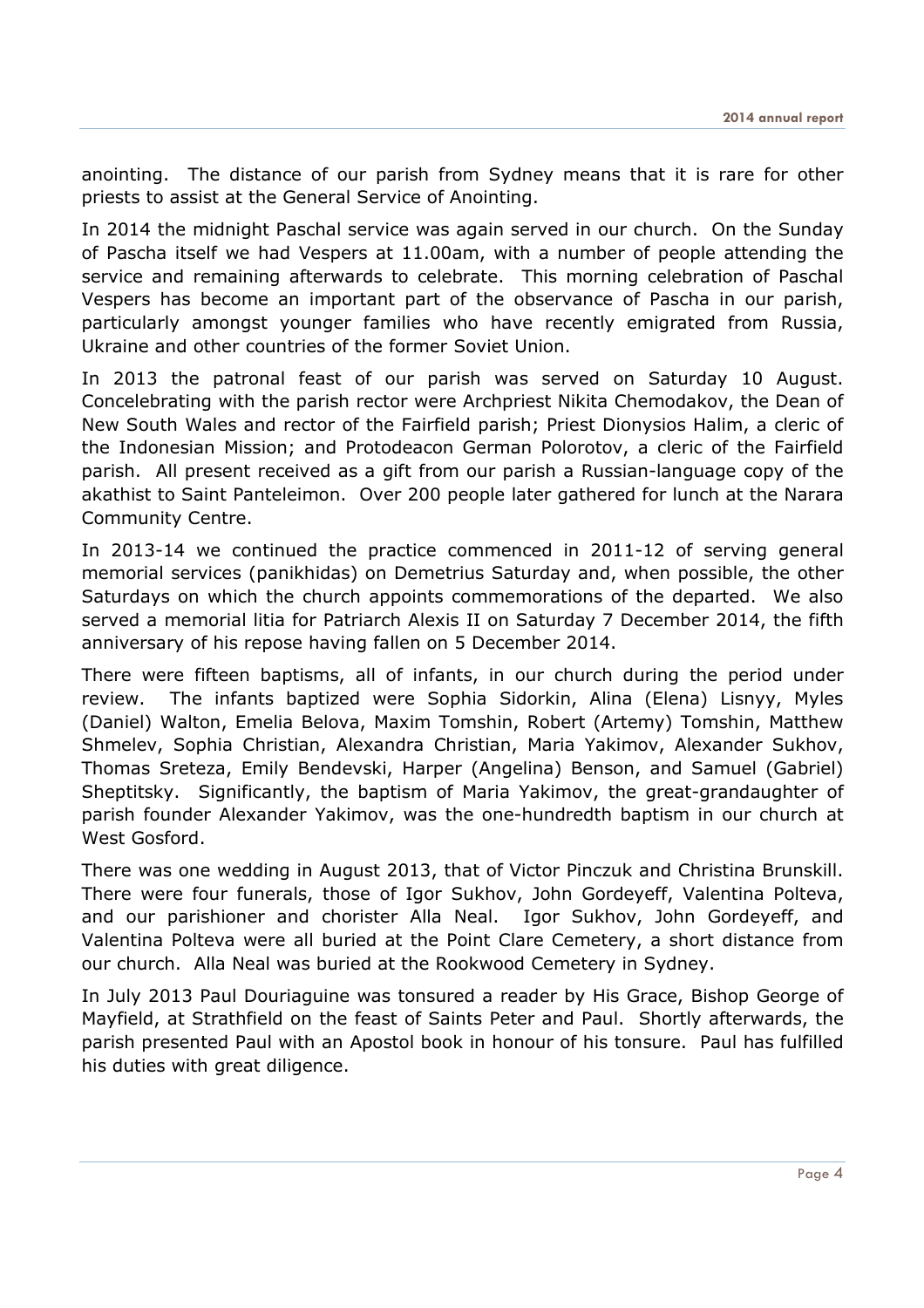In September 2013 we observed the feast of the Translation of the Relics of Saint Peter and Fevronia, the Russian Orthodox patrons of love, marriage and faithfulness. At the end of Divine Liturgy a moleben was served for all married and engaged couples in our parish.

On the day of commemoration of Saint Jonah of Hankow on 20 October 2013 a moleben was served for the children and young people in our parish, Saint Jonah having been a great protector of children. Prayers for our children and young people were also offered on 15 June 2014, the feast of All Saints and the Day of Youth of the Russian Orthodox Church Abroad.

On Saturday 7 December 2013, the day of commemoration of the Great-Martyr Katherine, we had services in her honour. Our parish has a significant number of parishioners bearing her name, and many of them – together with two from the Wallsend parish – attended Divine Liturgy.

During the course of 2013 we observed the four-hundredth anniversary of the establishment of the Romanov Dynasty, commemorating the Royal Martyrs of Russia at the dismissal of each service. On the final Sunday of 2013 according to the Julian calendar we served a moleben to the Royal Martyrs and a litia for the repose of the souls of all the departed members of the Royal House.

On 6 February 2014 we observed the feast-day of Blessed Xenia of Saint Petersburg, the patronal feast of our Ladies Auxiliary. A moleben with an akathist was served, and afterwards all present stayed behind to share a festive meal. We plan to continue this practice in 2015 and also observe the anniversary of Blessed Xenia on 24 September.

# Caring for the church building and its material needs

With the assistance of the Diocesan authorities we purchased our current parish centre in late 2003. The work of fitting it out took place during the first few months of 2004, and the first services were held in early April 2004. In May 2004 Metropolitan (then Archbishop) Hilarion blessed our new church. On 18 May 2014 we formally celebrated 10 years of parish life in West Gosford with a thanksgiving moleben and a parish BBQ.

The parish owns 75 per cent of the building, and the Diocese 25 per cent. As with all property of the Russian Orthodox Church outside Russia in New South Wales, the property is held in trust by the Russian Orthodox Church (NSW) Property Trust.

Our mortgage was paid in full in December 2008. In February 2009 the Parish Council established a 'Future Fund' to provide for the expected needs of the parish, including the eventual purchase of property for the construction of a permanent church. A regular contribution of \$850.00 per month is made to this fund, which is supplemented by occasional donations. As of the end of June 2014, this fund totaled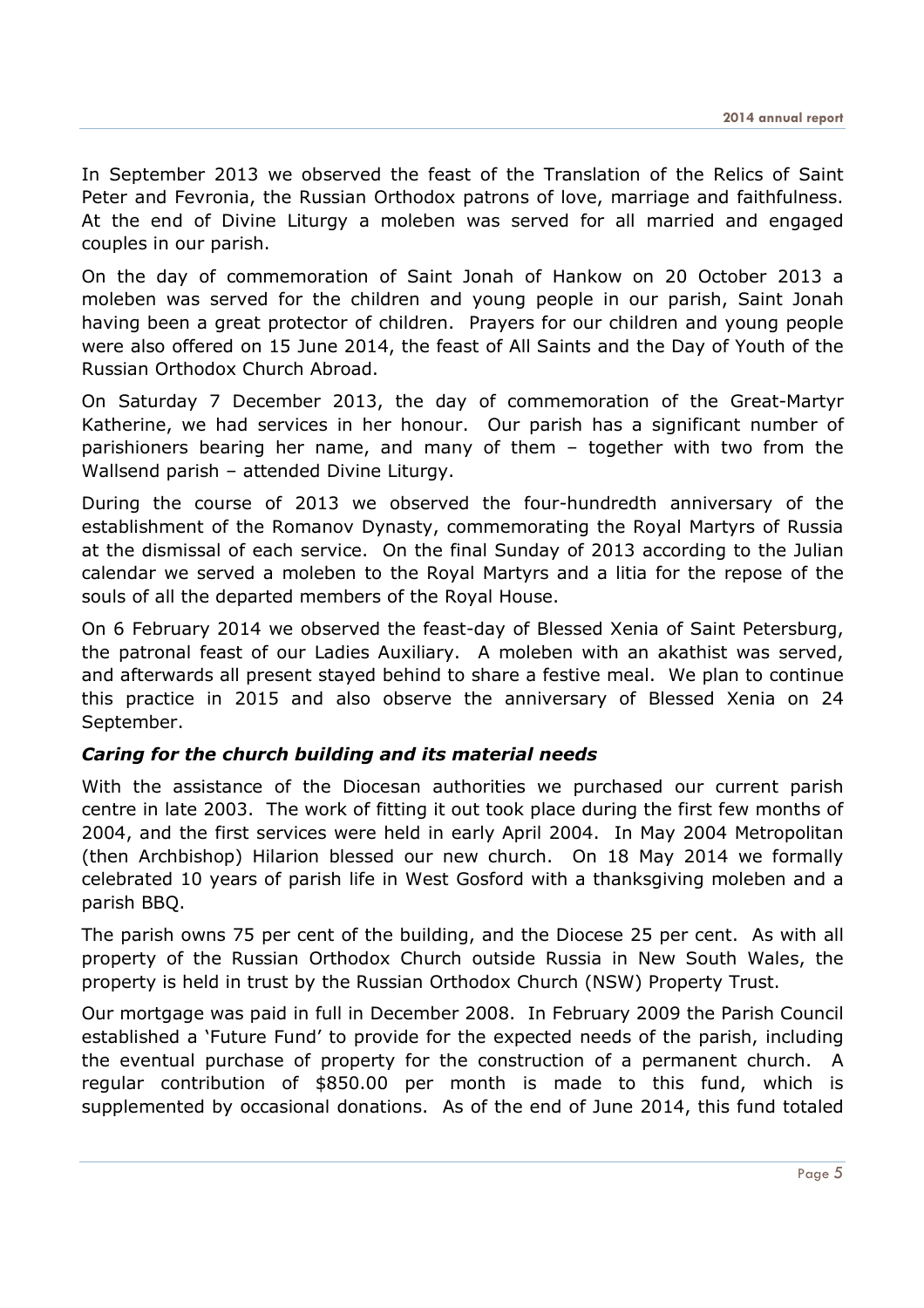\$55,984.91, having increased slightly from \$53,228.02 at the end of June 2013. The modest increase in the Future Fund this year reflected new parish responsibilities in providing for the clergy.

Early in 2014, Nickolay and Natalia Kravchenko carefully re-stained and reupholstered a set of six chairs used in church. In March-April 2014 major renovations of our parish centre were undertaken. Work began with the repair of the church ceiling, damaged by water some time ago. The lower parts of the church walls were paneled and stained, the walls and ceiling were repainted, old lights were repaired or replaced, new lights were installed, a storage shed was erected, a new electric oven and gas cooktop were installed in the kitchen, the icons cases were cleaned inside and out, and a number of other maintenance and cleaning tasks were undertaken. When the renovations were completed, the icons were re-hung, some changes in position being necessary because of the new paneling. Taking the lead in all this work was Rick Golovin, our long-serving Parish Council member and the original builder of our church. Rick was ably assisted by Craig Koppman, his son-in-law and a steadfast friend of our parish for many years.

A small number of new icons were placed in church this year. Icons of the New Martyrs and Confessors of Russia and of the Righteous Women of Diveyevo were given to us by Katerina Waters. Rimma Nagikh presented us with an icon of Saint Pimen of Ugreshk, and Sergei Schreider brought us an icon from the Holy Land of Saint Mary of Egypt and the Righteous Zosima. The Teliatnikov family gave the parish a beautiful hand-painted copy of the "Reigning" Icon of the Mother of God, a gift in memory of Tatiana Venttsel. Each of these icons was placed in a specially made wooden case ("kiot"), most of which were paid for by friends of our parish.

Regular cleaning of the church continued to be undertaken voluntarily by Katia Waters and Anna Kourbatov. General clean-up days involving parishioners and friends were held before the feasts of the Nativity and Pascha and before our patronal feast of Saint Panteleiomon.

Our Ladies' Auxiliary has continued to raise funds for the furnishing and decoration of the church. In August 2013 the Ladies' Auxiliary purchased 16 beautiful white altar server vestments from the Convent of Saint Elisabeth in Minsk, Belarus. In 2014-15 it is expected that we will purchase a similar set of green vestments.

Flowers were purchased and arranged by the Ladies' Auxiliary on special occasions. Nina Golovin and Matushka Marie Carles took responsibility for the cleaning, ironing and changing of church vestments. Matushka Marie continued to bake prosphora for each service and the five loaves blessed on Great Feasts. The flour for prosphora and these loaves has for some years been generously donated by the Kfoury family.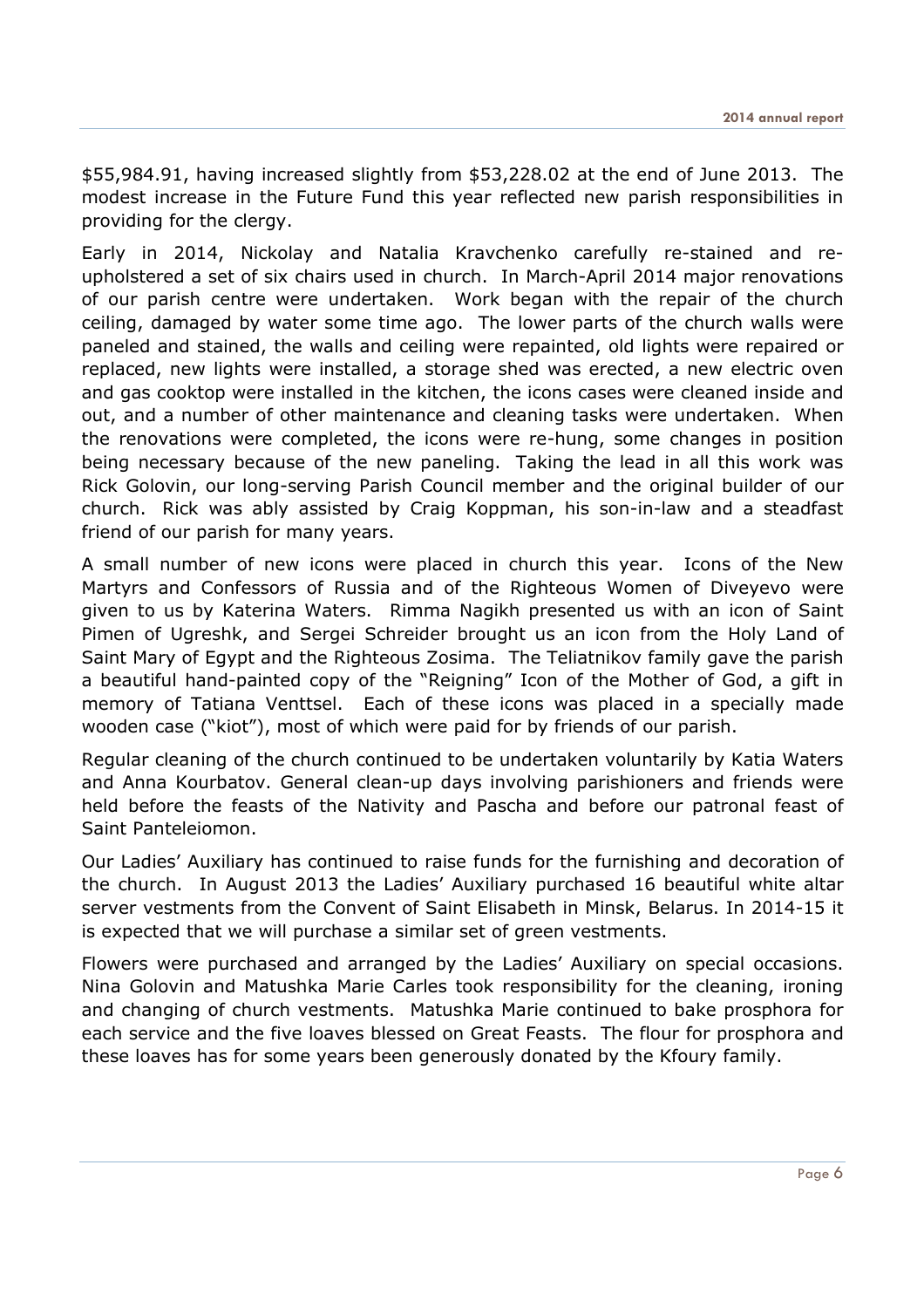# Undertaking Orthodox Christian educational work

For many years, the primary means of formal educational work in our parish has been preaching. Sermons are given on every Sunday and major feast-day. In addition, instructive homilies are given at services of need such as baptisms, weddings and funerals.

Significant emphasis is placed on learning in a liturgical context. All who wish to assist with the reading and singing in church are encouraged to do so, thereby becoming more familiar with the order of services and with the various books used in the Divine Services of the Orthodox Church.

To the extent possible the blessing of new candles, icons, vestments, and honey and other items – in addition to the regular blessings of fruit and Paschal foods – is incorporated into the common worship of the parish. The prayers of the Orthodox Church appointed for such blessings are theologically rich and instructive for the faithful to hear.

Services of need are also used as an opportunity to teach. For example, the scheduling of weddings involves some discussion of the calendar of the Orthodox Church, the cycle of feasts and fasts, and the principle of putting spiritual things ahead of worldly things. Similarly, preparation for funeral services provides an opportunity for the faithful to learn about the Orthodox response to death and the customs that reflect and reinforce our faith.

In 2013 and 2014 the Parish Council provided parish families and households with a wall calendar in Russian and English that included details of feasts and fasts – including the rules of fasting – and the readings for each day. Besides being a warmly-received gesture, this has been extremely helpful in ensuring that our parishioners understand what is happening in church life. The 2014 wall calendar was a commemorative calendar marking 10 years of parish life at West Gosford.

Our parish website and Facebook page, discussed elsewhere in this report, also assisted with Orthodox Christian educational work by sharing information about the practical aspects of the life of the parish, the Diocese, and the wider Orthodox Church. It is expected that this aspect of both the website and Facebook will be strengthened in the year ahead.

During the year under review our parish maintained formal links with the Saint Seraphim Community Russian School in Hornsby and many of our parishioners actively participated in the life of the school. The school principal, Reader Paul Douriaguine, reported regularly at Parish Council meetings on the life and achievements of the school, and our rector visited the school at the beginning and end of the year and on the school feast-day in August. In 2015 it is expected that our parish will provide a scholarship to cover the expenses of one or more students. We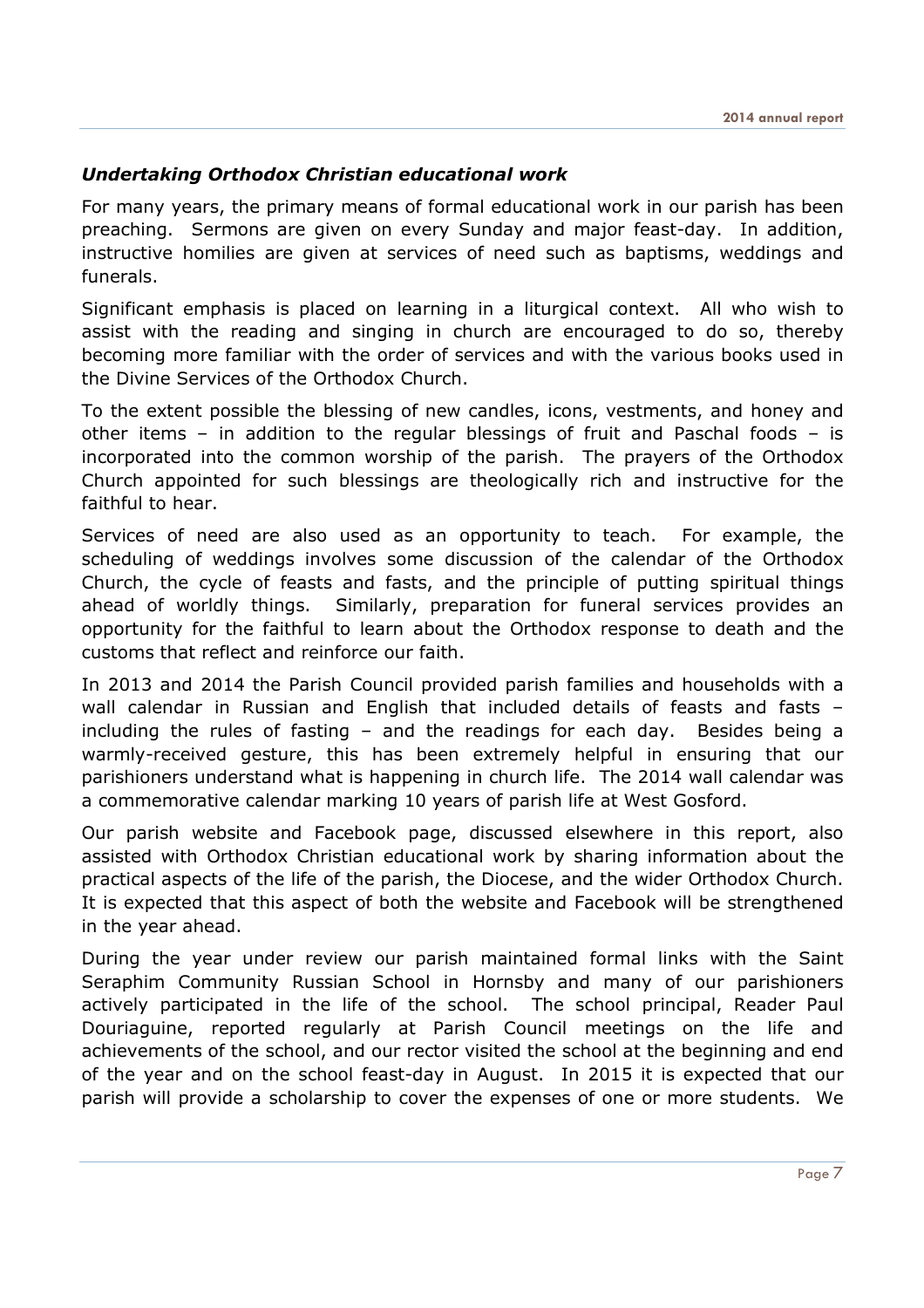continue to look for ways that we can strengthen the relationship between our parish and this young and innovative Russian community school.

# Providing for the clergy and supporting the higher church authorities

Our parish took the important step in April 2014 of making available to the parish rector an expense account – a non-taxable fringe benefit – that allowed him to reduce his secular work commitments by one and a half days each fortnight. As the Wallsend parish in which he also serves has done the same, he now has three days per fortnight available for pastoral work. This arrangement, one that involves a significant new financial commitment for the parish, is a trial that will be formally reviewed in February-March 2015.

A small regular stipend is paid to our choir director to offset the expenses associated with undertaking her duties. Honoraria are paid to hierarchs, deacons and subdeacons visiting our parish on special occasions. As our parish rector has been present for every scheduled service, there has been no need to provide for clergy on a relief basis.

Parishes of the Diocese have a responsibility to financially support the higher church authorities – the Diocesan and Synodal administrations. Such financial support is collected from parishes for the Diocese in the form of a 15 per cent levy on both candle sales and the first collection plate, and for the Synod in the form of a 4.5 per cent levy on candle sales, the first collection plate, donations, membership tithes, prosphora sales, bank interest and other revenue. The levies on candle sales are applied by the Diocese when candles are purchased from the Diocesan Candle Store.

Levies are payable at six month intervals. In February levies are payable on income received in the period from July-December, and in August levies are payable on income received from January-June. Our parish takes seriously its responsibility to support the higher church authorities in this way.

In September 2013 we paid levies of \$1,413.73 for the period from 1 January 2013 – 30 June 2013. In March 2014 we paid levies totaling \$1,563.82 for the period from 1 July 2013 – 31 December 2013. In October 2014 we paid levies of \$1,481.49 for the period from 1 January 2014 – 30 June 2014.

In addition, between July 2013 and June 2014 we paid levies of \$1,697.00 on candles purchases. We also paid \$500.00 towards the 2013 Diocesan youth conference and \$300.00 towards the convening of the Council of Bishops in San Francisco in June 2014.

# Working to help others in need

Each year the parish is asked to take up a number of collections for organisations and causes nominated by the church authorities. As with Diocesan and Synodal levies, our parish takes this responsibility seriously.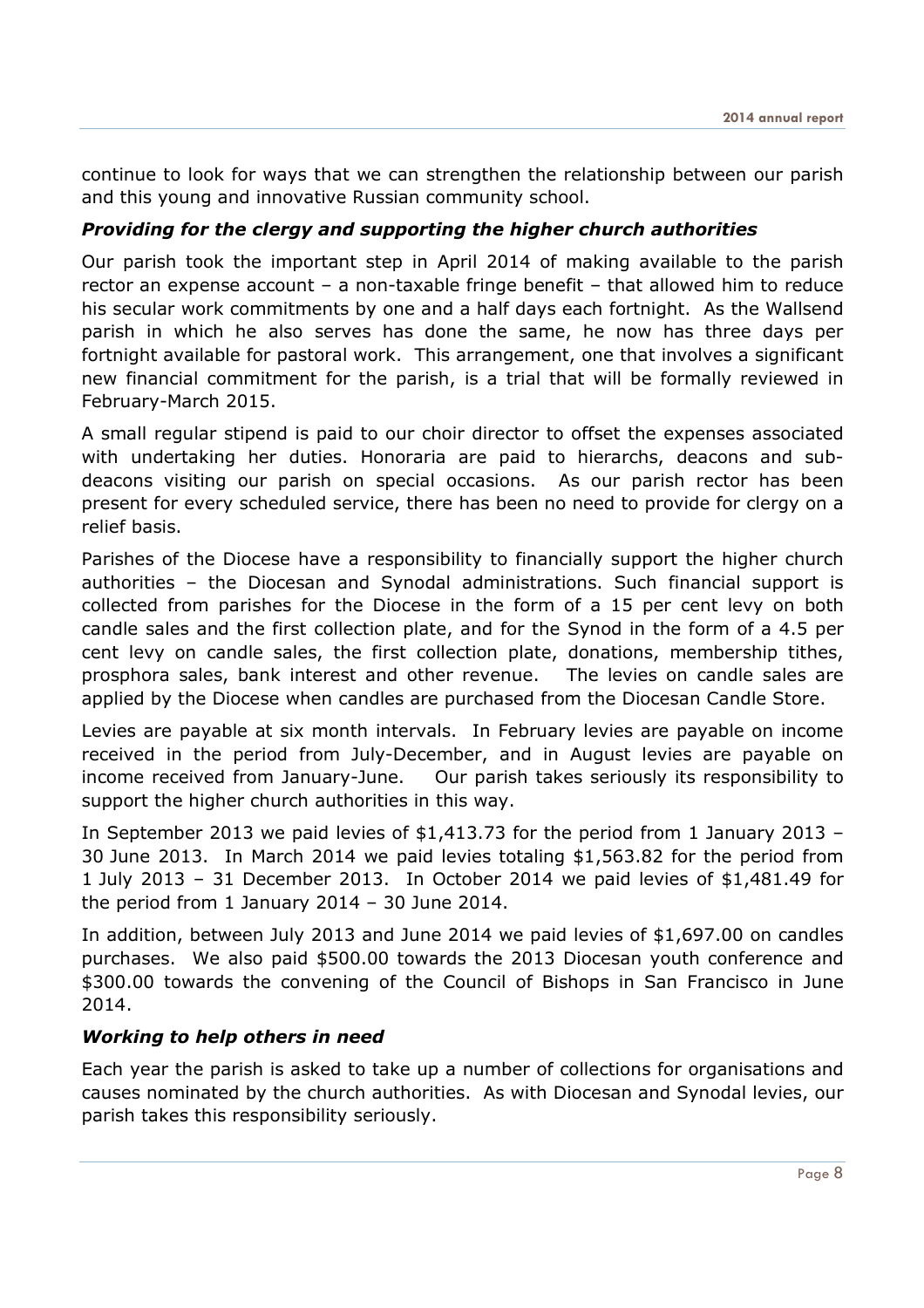In our parish it has also been customary to take up additional collections during Great Lent, the Nativity Fast and – depending on its duration in a given year – the Apostles' Fast. In 2013 and 2014 our Great Lenten collection was for the Russian Ecclesiastical Mission in Jerusalem.

In 2009 we collected \$3,104.50 for charitable causes, and in 2010 we collected \$4,533.10. The total collected in 2011 was \$2,451.65. In the first half of 2012, \$1819.69 was collected. In 2012-13, \$4334.30 was collected. In 2013-14, a pleasing \$3,194.55 was collected.

The breakdown of Diocesan and Parish collections is as follows:

| <b>Diocesan Collection Beneficiaries</b>  | <b>When taken</b>     | <b>Amount</b> |
|-------------------------------------------|-----------------------|---------------|
| Synod of Bishops Fund for Assistance      | November 2014         | \$425.00      |
| Maxim Lyov                                | February 2014         | \$470.00      |
| Orthodox Action                           |                       |               |
| Holy Trinity Seminary, Jordanville        | Great Lent 2014       | \$247.00      |
| Russian Ecclesiastical Mission, Jerusalem | Palm Sunday 2014      | \$784.25      |
| Victims of Serbian Floods                 | May-June 2014         | \$400.05      |
| Total                                     |                       | \$1431.30     |
|                                           |                       |               |
| <b>Parish Collection Beneficiaries</b>    | <b>When taken</b>     | <b>Amount</b> |
| Autism Awareness Australia                | Nativity Fast 2013-14 | \$698.95      |
| <b>Total</b>                              |                       | \$1763.25     |

The collections for the child Maxim Lvov and the victims of Serbian floods taken up in response to appeals from Metropolitan Hilarion. The collection for Autism Awareness Australia was an initiative of the Parish Council.

Regrettably, the mandatory collection for Orthodox Action in February 2014 was overlooked. To address this oversight, a donation of \$250.00 was made in November 2014.

As in previous years, collections were advertised in advance and envelopes with details of the date and purpose of each collection were distributed in church and by post. For the parish collection and the Jerusalem collection, labeled money boxes were prepared for parishioners and friends to take home and use to set aside contributions during the course of the fasting periods.

Since 2011 we have contributed US\$1,200.00 annually to the Haiti Orthodox Family Relief Program, an initiative that operates in partnership with the Fund for Assistance to the Russian Orthodox Church outside Russia. This money is provided directly to needy Haitian Orthodox families. We renewed this commitment in 2014, donating a further US\$1,200.00.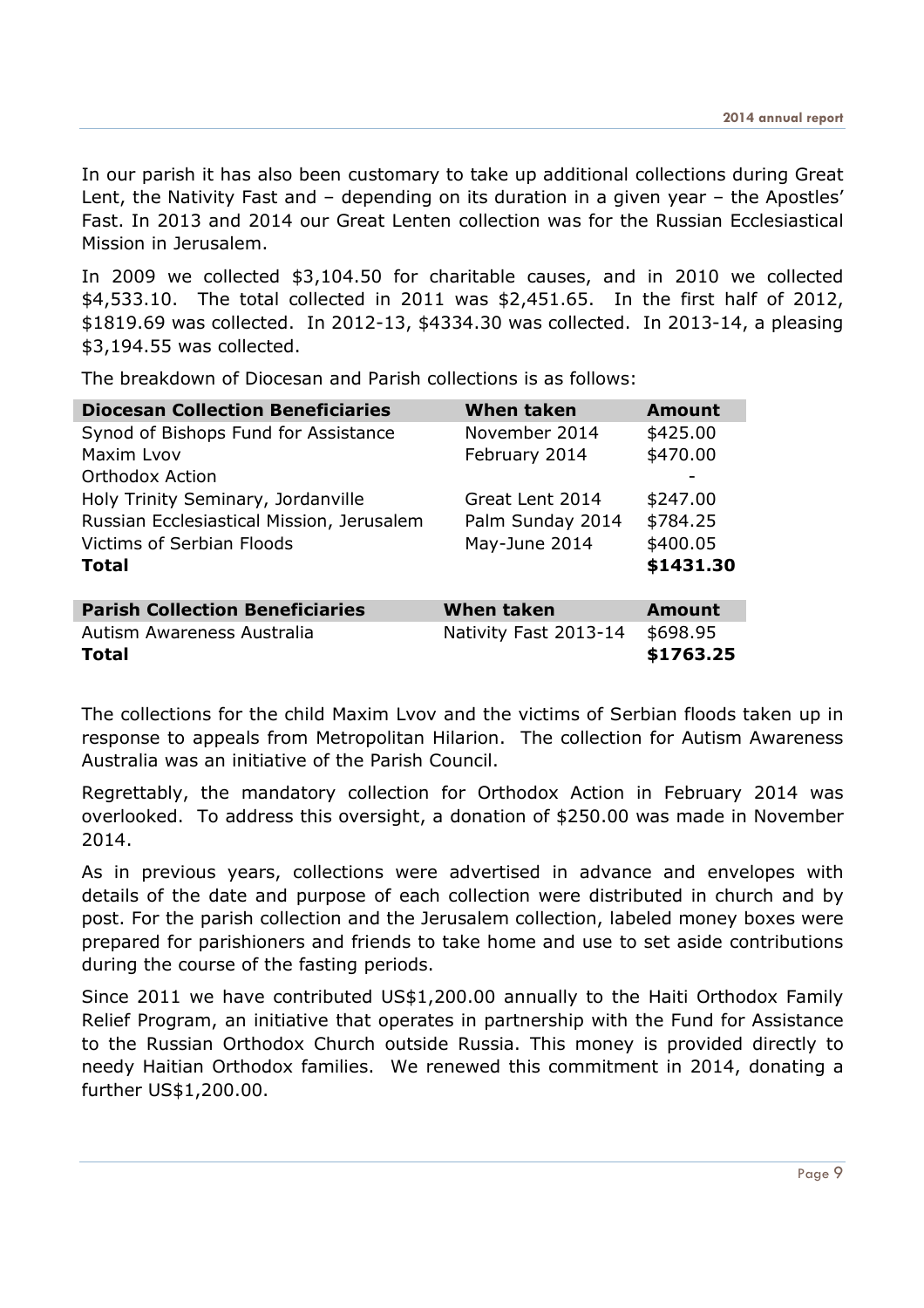We also made two further contributions to the charitable work in Haiti of the Russian Orthodox Church outside Russia. The first was a monthly US\$10.00 contribution to reduction of the debts of two ROCOR priests in Haiti, paid as a single lump sum. The second was a one-off US\$250.00 contribution to the salaries of teachers in the schools that operate under the auspices of ROCOR's Haiti Mission. Our total contribution to the Haiti mission in 2014 was A\$1,832.40.

### Other activities

#### Parish life

Throughout the period under review, the Ladies' Auxiliary under Kate Marcotrigiano's direction ensured that refreshments were available after each Divine Liturgy, thereby providing an opportunity for people to relax and socialise informally. This has been an important part of parish life.

Our parish website was redeveloped during the second half of 2013 with the assistance of a US-based company, Orthodox Web Solutions. The site is an attractive one that combines a blog-style home page with news of coming and recent events in the life of the parish and the Diocese with information about parish history and administration and practical aspects of baptism, weddings, funerals and other services of need. New content is being added to the website regularly.

Published in November 2013, the new site had by the end of June 2014 received over 9,500 visits, and now consistently receives over 2,000 visits each month. Contact with visitors to the site and the statistical data available to us indicates that it is not only our parishioners and friends who visit but also the faithful from around the world – over a third of visits to our site are from the United States and Canada, and many are from Russia, Ukraine and other Orthodox countries – and those interested in learning more about the Orthodox faith.

The parish also has a Facebook page that is fully integrated with the website and which presents photographs and less formal news items. The level of engagement with our parish on Facebook has steadily increased over the year under review, raising the profile of the parish and assisting in the work of Orthodox Christian education.

Our parish newsletter, previously the most significant means of communication with our parishioners and friends, has been less prominent in parish life in 2013-2014. Only seven issues were published of an expected twelve. There were a number of reasons for this. The increased sharing of information on the website and Facebook came at the expense of the newsletter. In addition, Kira Paznikov stood aside after doing a wonderful job editing the newsletter for three years, and a replacement has yet to be found. The parish nevertheless remains committed to the production of a regular print newsletter.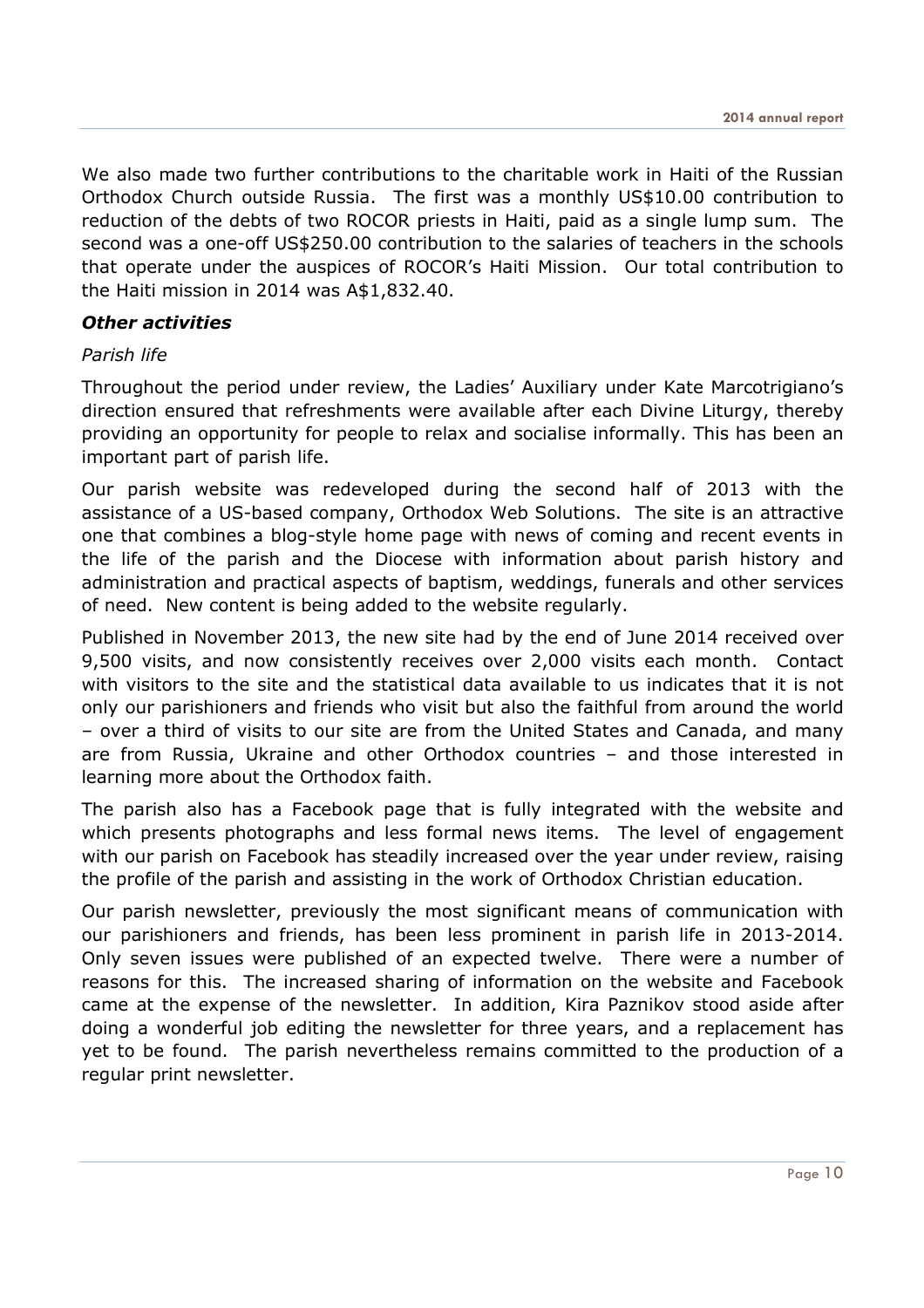In 2013 we had our customary October Long Weekend BBQ at Heazlett Park in Avoca Beach, with over 55 parishioners and friends gathering to enjoy the company and the facilities. Rick Golovin organized this event.

In May 2014 our parish bid farewell to Elena Fauris and her family, returning to France to live. Elena had been active in parish life and a member of our choir. Both the blessing of her marriage to Jean-Phillipe Blanloueil and the baptism of their son Maxime were served in our parish.

Sadly, during the year under review the tumultuous events in Ukraine had a negative effect on parish life. Friendships were strained as opposing views were taken and a small number of people ceased attending services in our parish. Our Russian parishioners were dismayed by anti-Russian sentiment in the wider community, and Ukrainian parishioners were hurt by certain words and actions. Our approach as a parish was – together with the whole Russian Orthodox Church – to offer prayers for the deliverance of the Ukrainian land and people from strife and to respond with charity to the needs that arose there as a result of that strife. We continue to pray that conflict between Russia and Ukraine will cease.

### Diocesan life

Our small parish has continued to fully engage in the life of the Diocese.

To the extent possible, Father James visited parishes in Sydney on the occasion of their patronal feasts. In 2013-14, this included the cathedral in Strathfield, the parishes in Cabramatta, Carlton, and Fairfield, and the monasteries in Kentlyn and Monkerai. He also participated in the festive services at the Archbishop's Chapel in Croydon on the second day of Christmas in 2014. Many of our parishioners also participated in these services, in addition to visiting the Wallsend parish on the feastday of Saint Nicholas and on other special occasions. Father James also participated in the Service of General Anointing at Strathfield during Great Lent in 2014.

During 2013 one of the young people from our parish, Nick Carles, participated actively in the organizing committee for the 2013 Teen Retreat.

Father James and Rick Golovin represented our parish at the Diocesan Assembly in December 2013. Father James was Deputy Chair of the Assembly and was later elected as one of the clergy members of the 2013-2016 Diocesan Council. In January 2014 he was appointed to the Diocesan Council Secretariat and in February 2014 he was appointed Secretary of the Governance Committee. He has since participated actively in the work of both the Diocesan Council and the Governance Committee.

Father James participated in the pastoral conference held in Sydney during Great Lent 2014 and in the Divine Services held in conjunction with the Lenten conference.

In August 2013 we published in our parish newsletter Patriarch Kyril's important Epistle on the 1025<sup>th</sup> Anniversary of the Baptism of Rus', and in December-January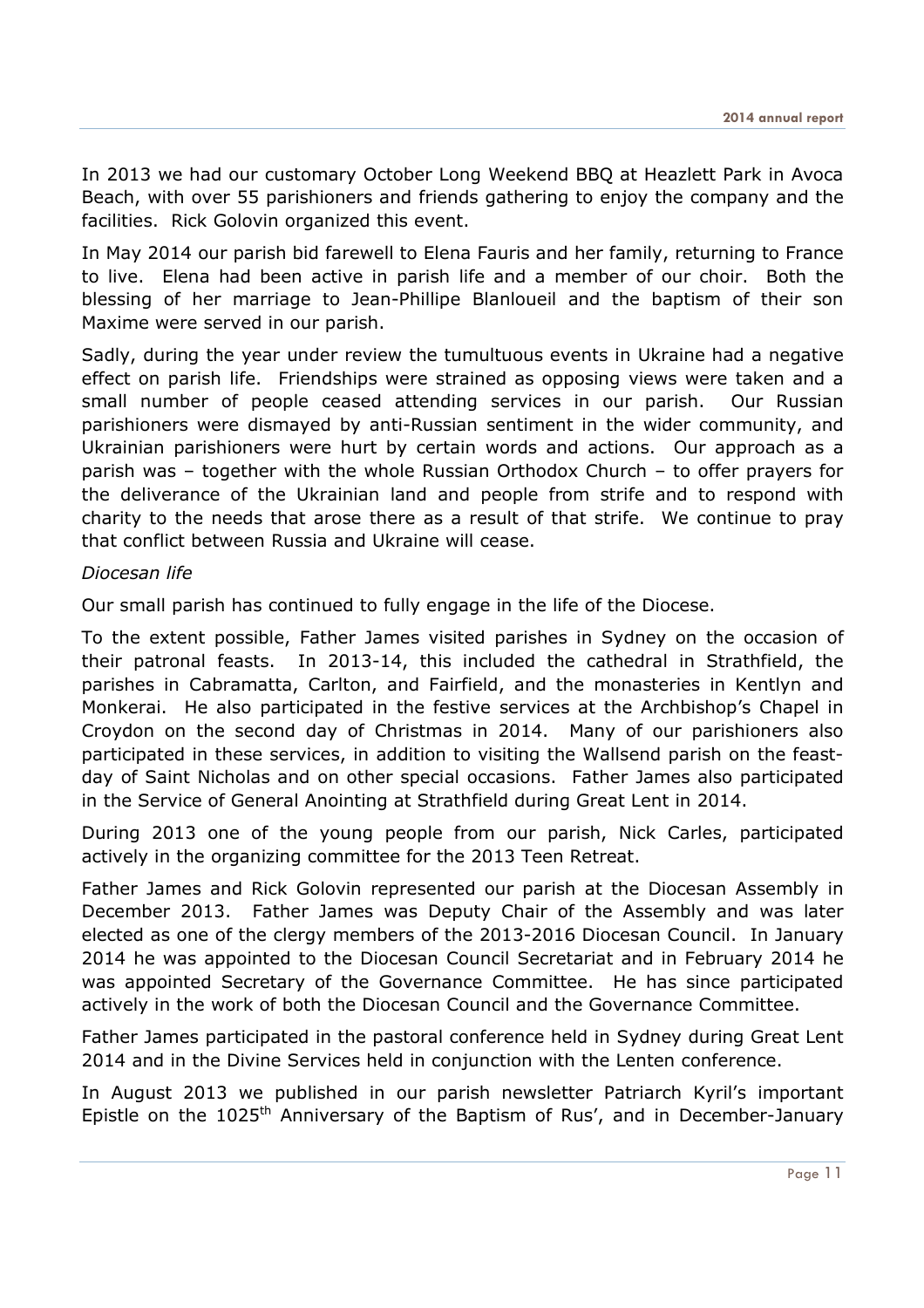2014 we published Metropolitan Hilarion's Nativity Epistle. In this small way we have endeavoured to strengthen the links between the faithful and the hierarchy of our Church.

# Plans and challenges

### 2013-14

In 2013-14 we identified as our key plans and challenges for the year ahead as the need to improve parish administration, the celebration of 10 years of parish life at West Gosford, and the purchase of a parish home.

Not all that we hoped to accomplish in the area of parish administration during 2013- 14 was possible. In part this was because of the parish rector's increased involvement in Diocesan administration. We understand that this work also benefits our parish. Improvements in parish administration remain an important priority for the 2014-15 Parish Council.

Our celebration of 10 years of parish life at West Gosford was simple but successful. It gave us an opportunity to reflect on all that we have been able to accomplish in the course of those 10 years and to focus on what we hope for in the years ahead.

During 2013-14 the purchase of a parish home receded as a goal. Instead, the purchase of land for the eventual construction of a permanent church became our focus.

### 2014-15

At the 2014 Annual General Meeting parish members will be asked to endorse an appeal to the wider community for financial assistance to purchase land for a future permanent church. If this appeal is supported by the parish membership, it will be presented to the Diocesan authorities for approval early in 2015. It is expected that the carrying forward of this project will be a major focus of the Parish Council in 2015.

A new feature of parish life in 2014-15 will be a regular moleben and akathist to Saint Panteleimon. Beginning in December 2014 there will be two such services in each month, one in Slavonic and one in English. This will enrich the spiritual life of our parish and also give us the opportunity to make some return – in offering prayers for the sick – for all the help that we have received from our parishioners and from our friends throughout the Diocese and beyond.

There are two projects that we hope to bring to fruition in 2015 in collaboration with the parish of Saint Nicholas in Wallsend. The first is to strengthen the observance of the two feast-days of Saints Peter and Fevronia, the Russian Orthodox patrons of love, marriage and faithfulness. We recognise the importance of these things in Orthodox Christian life and for the society in which we live, and wish to do all that we